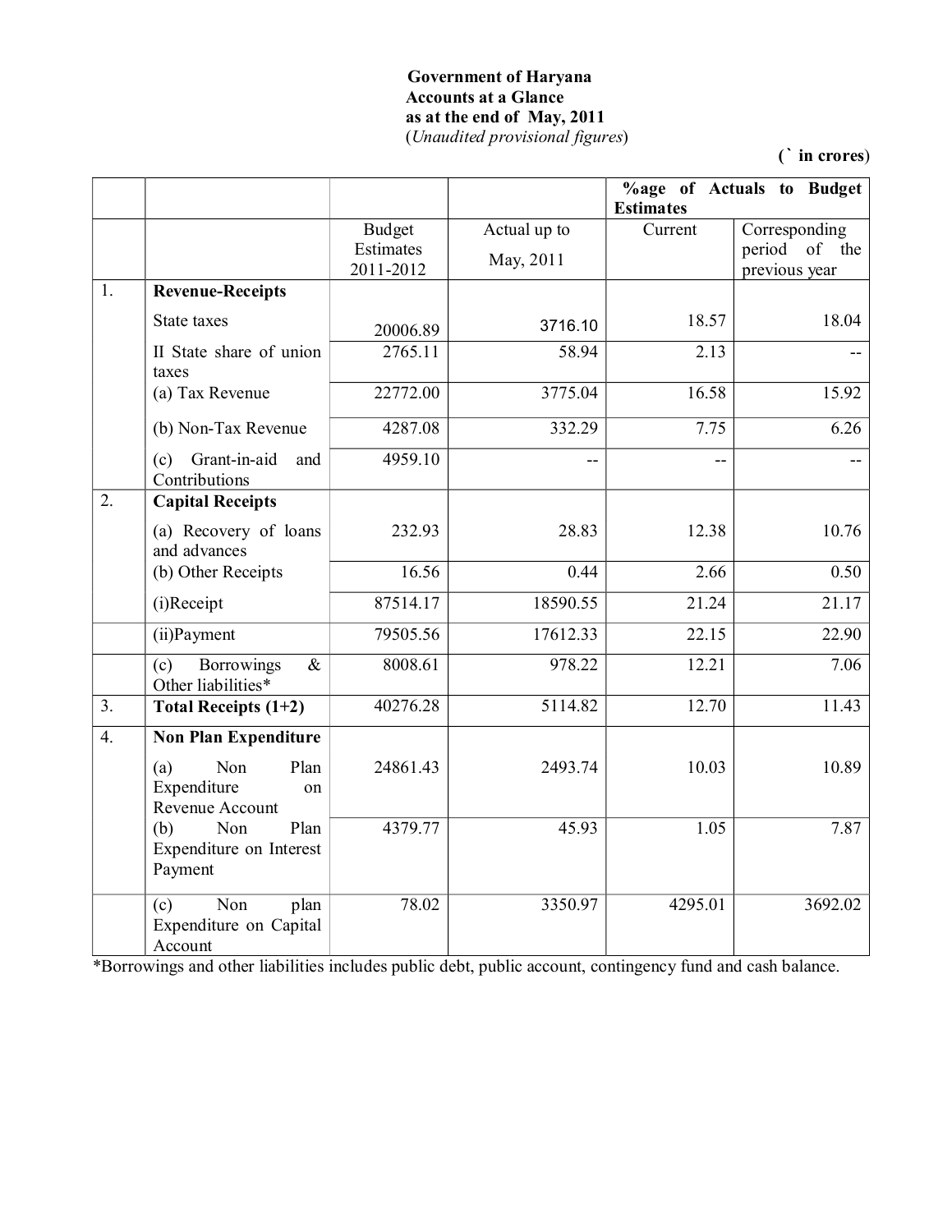| 5.             | <b>Plan Expenditure</b>                    |            |            |       |       |
|----------------|--------------------------------------------|------------|------------|-------|-------|
|                |                                            |            |            |       |       |
|                |                                            |            |            |       |       |
|                |                                            |            |            |       |       |
|                | (a) Plan Expenditure on<br>Revenue Account | 9817.44    | 500.28     | 5.10  | 5.20  |
|                | (b) Plan Expenditure on                    | 5519.39    | $-1230.17$ | $- -$ |       |
|                | Capital Account                            |            |            |       |       |
| 6.             | <b>Total Expenditure</b>                   |            |            |       |       |
|                | $[4(a)+(c)+5)$                             | 40276.28   | 5114.82    | 12.70 | 11.43 |
|                | (a) Revenue                                | 34678.87   | 2994.02    | 8.63  | 9.53  |
|                | Expenditure                                |            |            |       |       |
|                | (b)<br>Capital                             | 5597.41    | 2120.80    | 37.89 | 21.96 |
|                | Expenditure*                               |            |            |       |       |
| $\overline{7}$ | Surplus/<br>Revenue                        | $-2660.69$ | 1113.31    | $- -$ |       |
|                | Deficit $[1-6(a)]$                         |            |            |       |       |
| 8.             | <b>Fiscal Surplus Deficit</b>              |            |            |       |       |
|                | ${1+2(a)+2(b)-(6)}$                        | $-8008.61$ | $-978.22$  | 12.21 | 7.06  |

\*Expenditure on Capital Account consists of Capital Expenditure (1970.77crore) and Loans an Advances disbursed (`150.03crore).

| <b>Source</b>                    | Due                            |                          | <b>Received</b>         |                          | <b>Excluded due to</b>   |                 |               |
|----------------------------------|--------------------------------|--------------------------|-------------------------|--------------------------|--------------------------|-----------------|---------------|
|                                  | <b>Current</b><br><b>Month</b> | <b>Previous</b><br>Month | <b>Current</b><br>Month | <b>Previous</b><br>Month | <b>Non</b><br>Receipt    | Late<br>Receipt | <b>Others</b> |
| Treasury/PAO                     | 21                             |                          | 21                      |                          | $\overline{\phantom{0}}$ |                 |               |
| Public Works<br><b>Divisions</b> | 200                            |                          | 200                     | $\blacksquare$           | $\overline{\phantom{0}}$ | ۰               |               |
| <b>Forest Division</b>           | 58                             |                          | 58                      | ۰                        | $\overline{\phantom{0}}$ | ۰.              |               |
| Others                           |                                |                          |                         |                          |                          |                 |               |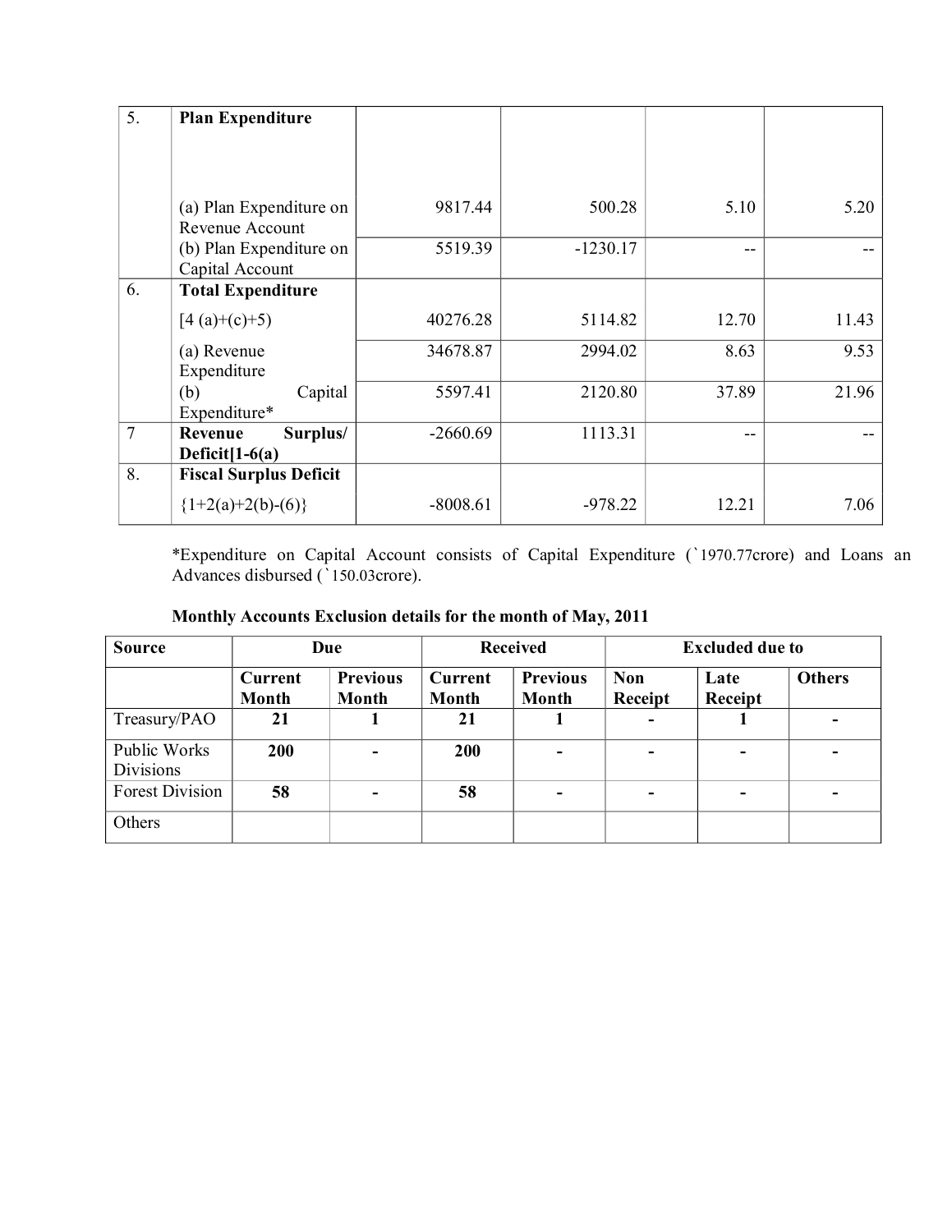# **Monthly Trend (Format of the Progressive Figures) REVENUE RECEIPTS (TAX REVENUE)**

| <b>Months</b>          |                | 2011-2012          | 2010-2011      |                    |  |
|------------------------|----------------|--------------------|----------------|--------------------|--|
|                        | <b>Monthly</b> | <b>Progressive</b> | <b>Monthly</b> | <b>Progressive</b> |  |
| <b>April</b>           | 1748.08        | 1748.07            | 577.70         | 577.70             |  |
| May                    | 2026.97        | 3775.04            | 2393.02        | 2970.72            |  |
| June                   |                |                    | 1277.85        | 4248.57            |  |
| July                   |                |                    | 1591.45        | 5840.02            |  |
| <b>August</b>          |                |                    | 1706.62        | 7546.64            |  |
| September              |                |                    | 1144.28        | 8690.92            |  |
| October                |                |                    | 1473.75        | 10164.67           |  |
| <b>November</b>        |                |                    | 1549.97        | 11714.64           |  |
| <b>December</b>        |                |                    | 1595.52        | 13310.16           |  |
| <b>January</b>         |                |                    | 1491.09        | 14801.25           |  |
| February               |                |                    | 1710.95        | 16512.20           |  |
| March<br>(Preliminary) |                |                    | 2477.82        | 18990.02           |  |

**(Refer to Item No. I (a) of Monthly Accounts at a Glance) (`in crores)**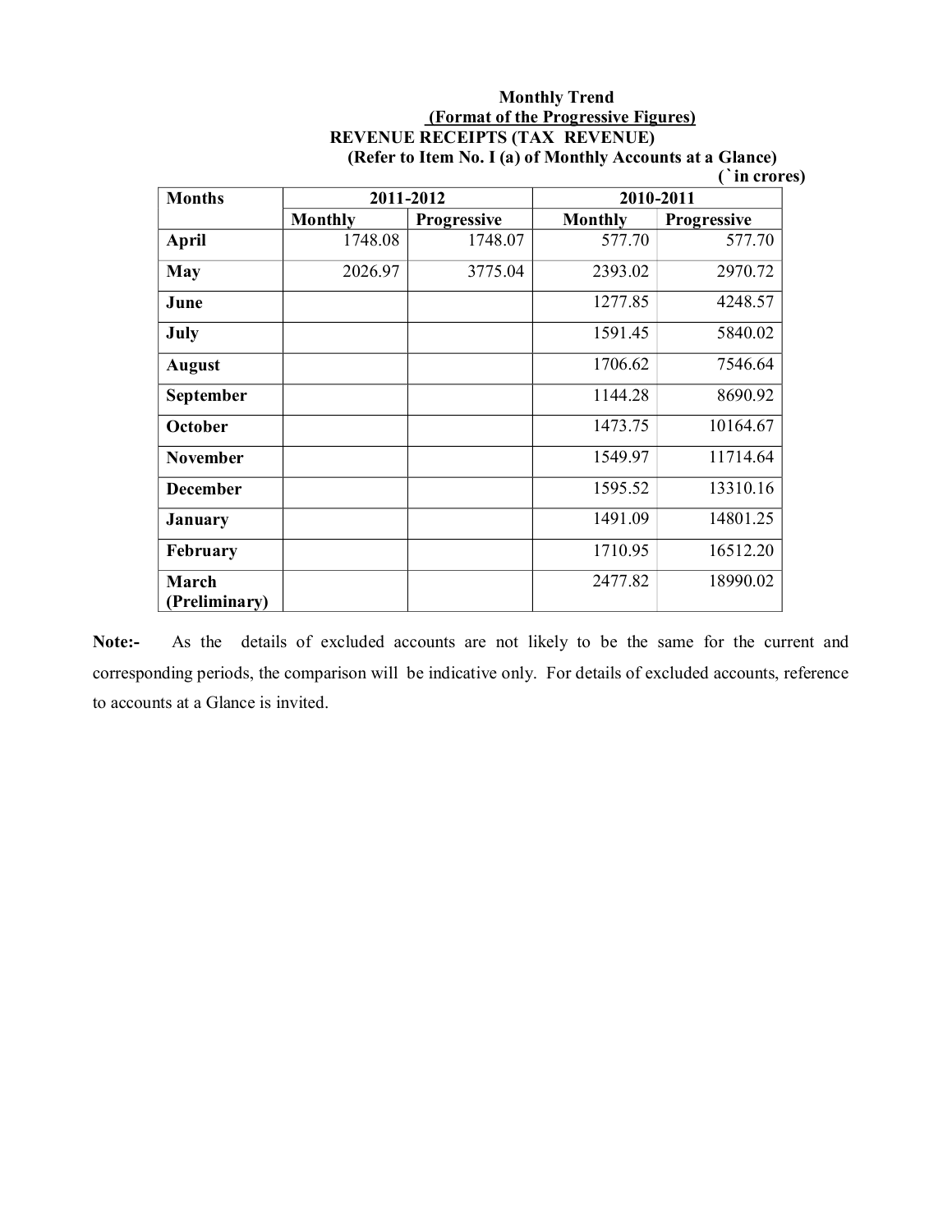#### **Monthly Trend (Format of the Progressive Figures) Tax Revenue (State Taxes) (Refer to Item No. 1 a (I) of Monthly Accounts at a Glance)**

|  | in crores) |
|--|------------|
|  |            |
|  |            |

| <b>Months</b>          |                | 2011-2012          | 2010-2011      |                    |  |
|------------------------|----------------|--------------------|----------------|--------------------|--|
|                        | <b>Monthly</b> | <b>Progressive</b> | <b>Monthly</b> | <b>Progressive</b> |  |
| <b>April</b>           | 1689.13        | 1689.13            | 577.70         | 577.70             |  |
| May                    | 2026.97        | 3716.10            | 2392.02        | 2970.72            |  |
| June                   |                |                    | 1219.75        | 4190.47            |  |
| July                   |                |                    | 1336.37        | 5526.84            |  |
| <b>August</b>          |                |                    | 1455.91        | 6982.75            |  |
| September              |                |                    | 1006.46        | 7989.21            |  |
| October                |                |                    | 1310.37        | 9299.58            |  |
| <b>November</b>        |                |                    | 1462.82        | 10762.40           |  |
| <b>December</b>        |                |                    | 1294.32        | 12056.72           |  |
| January                |                |                    | 1327.71        | 13384.43           |  |
| February               |                |                    | 1515.03        | 14899.46           |  |
| March<br>(Preliminary) |                |                    | 1362.86        | 16262.32           |  |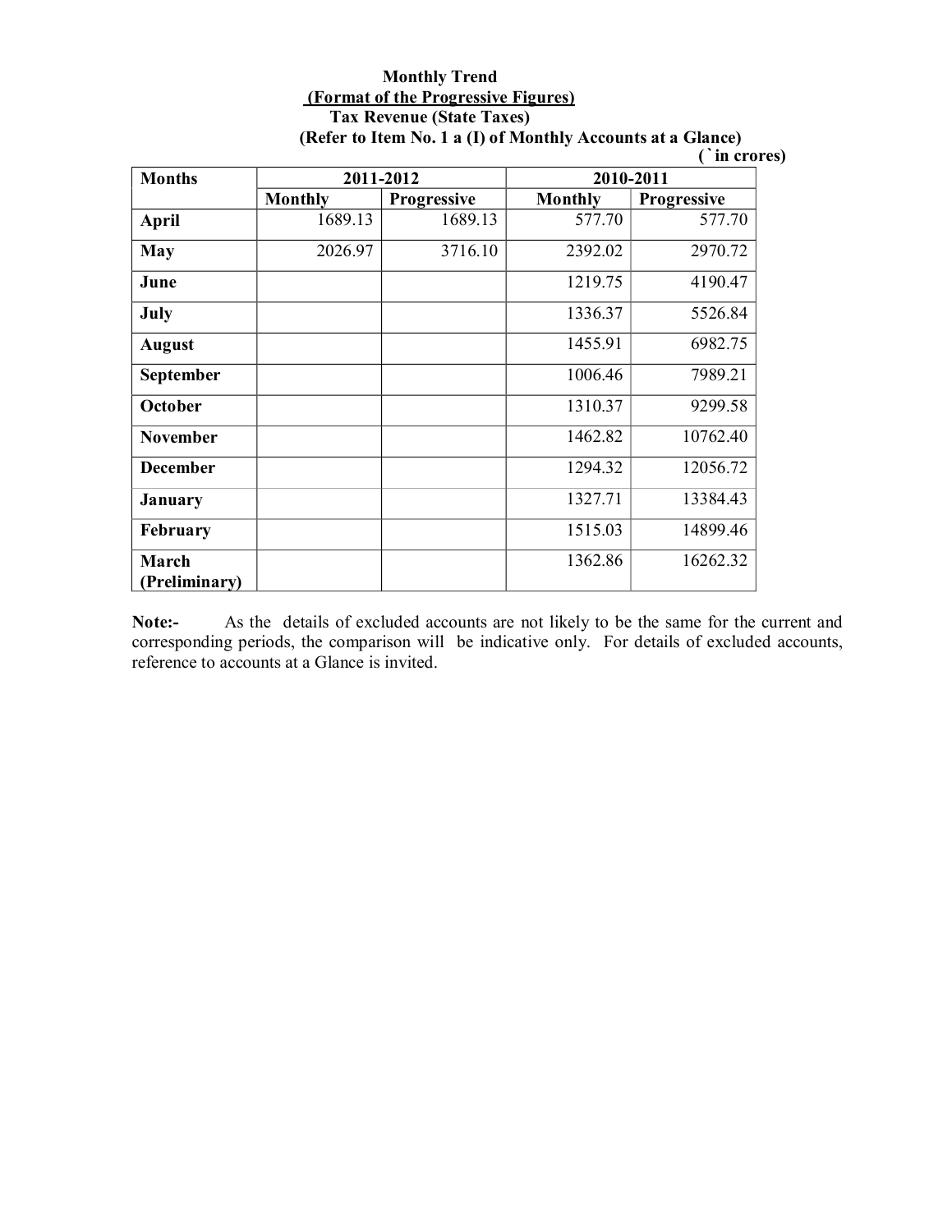#### **Annexure II Monthly Trend (Format of the Progressive Figures) Tax Revenue (State Share of Union Taxes) (Refer to Item No. 1 a (II) of Monthly Accounts at a Glance)**

**(`. in crores)** 

| <b>Months</b>          |                | 2011-2012          | 2010-2011      |             |  |
|------------------------|----------------|--------------------|----------------|-------------|--|
|                        | <b>Monthly</b> | <b>Progressive</b> | <b>Monthly</b> | Progressive |  |
| <b>April</b>           | 58.94          | 58.94              | --             |             |  |
| <b>May</b>             | --             | 58.94              | --             |             |  |
| June                   |                |                    | 58.10          | 58.10       |  |
| July                   |                |                    | 255.26         | 313.36      |  |
| <b>August</b>          |                |                    | 250.53         | 563.89      |  |
| September              |                |                    | 137.82         | 701.71      |  |
| October                |                |                    | 163.38         | 865.09      |  |
| <b>November</b>        |                |                    | 87.15          | 952.24      |  |
| <b>December</b>        |                |                    | 301.20         | 1253.44     |  |
| January                |                |                    | 163.38         | 1416.82     |  |
| February               |                |                    | 195.92         | 1612.74     |  |
| March<br>(Preliminary) |                |                    | 1114.96        | 2727.70     |  |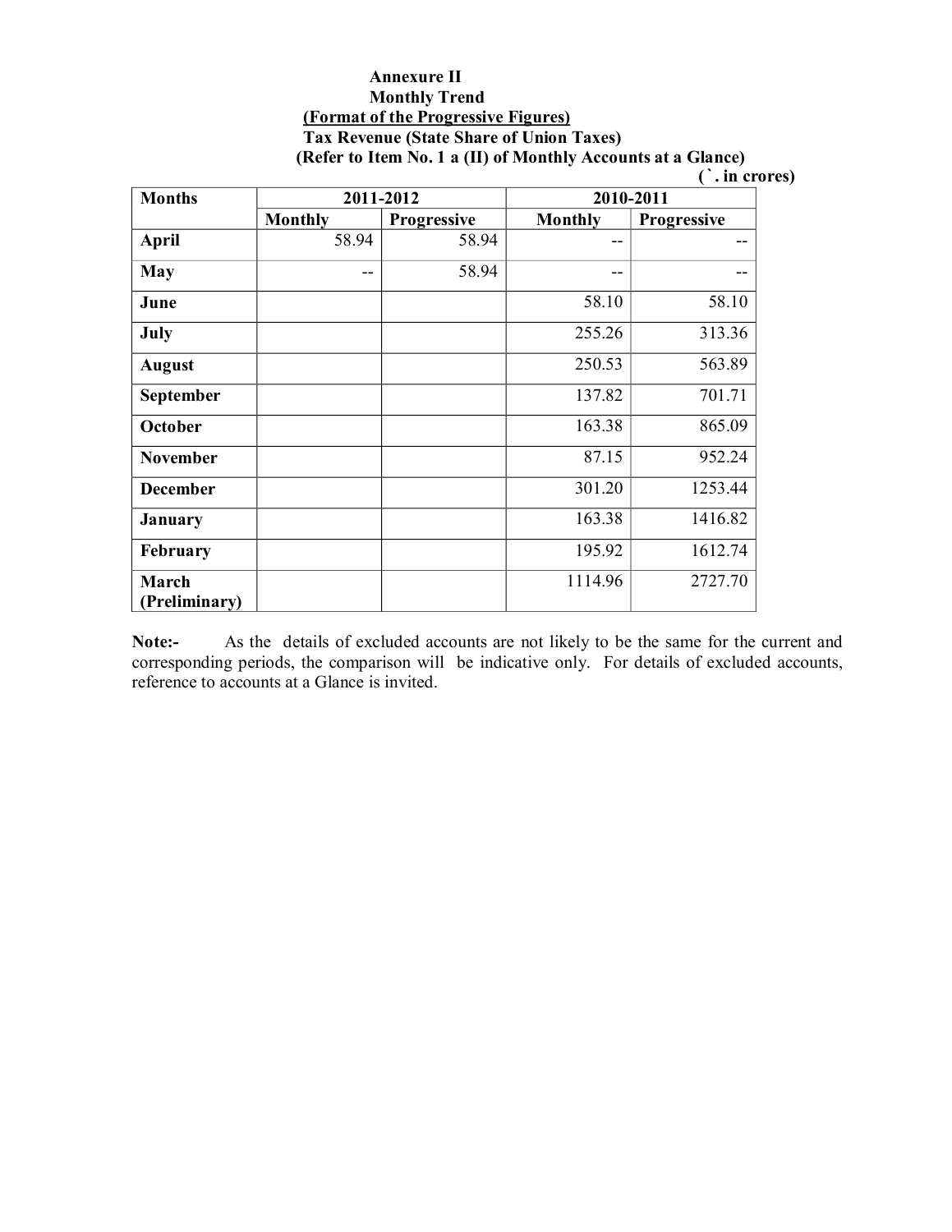## **Monthly Trend (Format of the Progressive Figures) NON -TAX REVENUE**

| <b>Months</b>          |                | 2011-2012          | 2010-2011      |                    |  |
|------------------------|----------------|--------------------|----------------|--------------------|--|
|                        | <b>Monthly</b> | <b>Progressive</b> | <b>Monthly</b> | <b>Progressive</b> |  |
| <b>April</b>           | 154.93         | 154.93             | 88.23          | 88.23              |  |
| <b>May</b>             | 177.36         | 332.29             | 133.80         | 222.03             |  |
| June                   |                |                    | 248.21         | 470.24             |  |
| July                   |                |                    | 336.27         | 806.51             |  |
| <b>August</b>          |                |                    | 305.75         | 1112.26            |  |
| September              |                |                    | 211.92         | 1324.18            |  |
| October                |                |                    | 246.52         | 1570.70            |  |
| <b>November</b>        |                |                    | 208.14         | 1778.84            |  |
| <b>December</b>        |                |                    | 186.29         | 1965.13            |  |
| <b>January</b>         |                |                    | 144.60         | 2109.73            |  |
| February               |                |                    | 325.52         | 2435.25            |  |
| March<br>(Preliminary) |                |                    | 363.47         | 2798.72            |  |

**(Refer to Item No. I (b) of Monthly Accounts at a Glance) (` in crores)**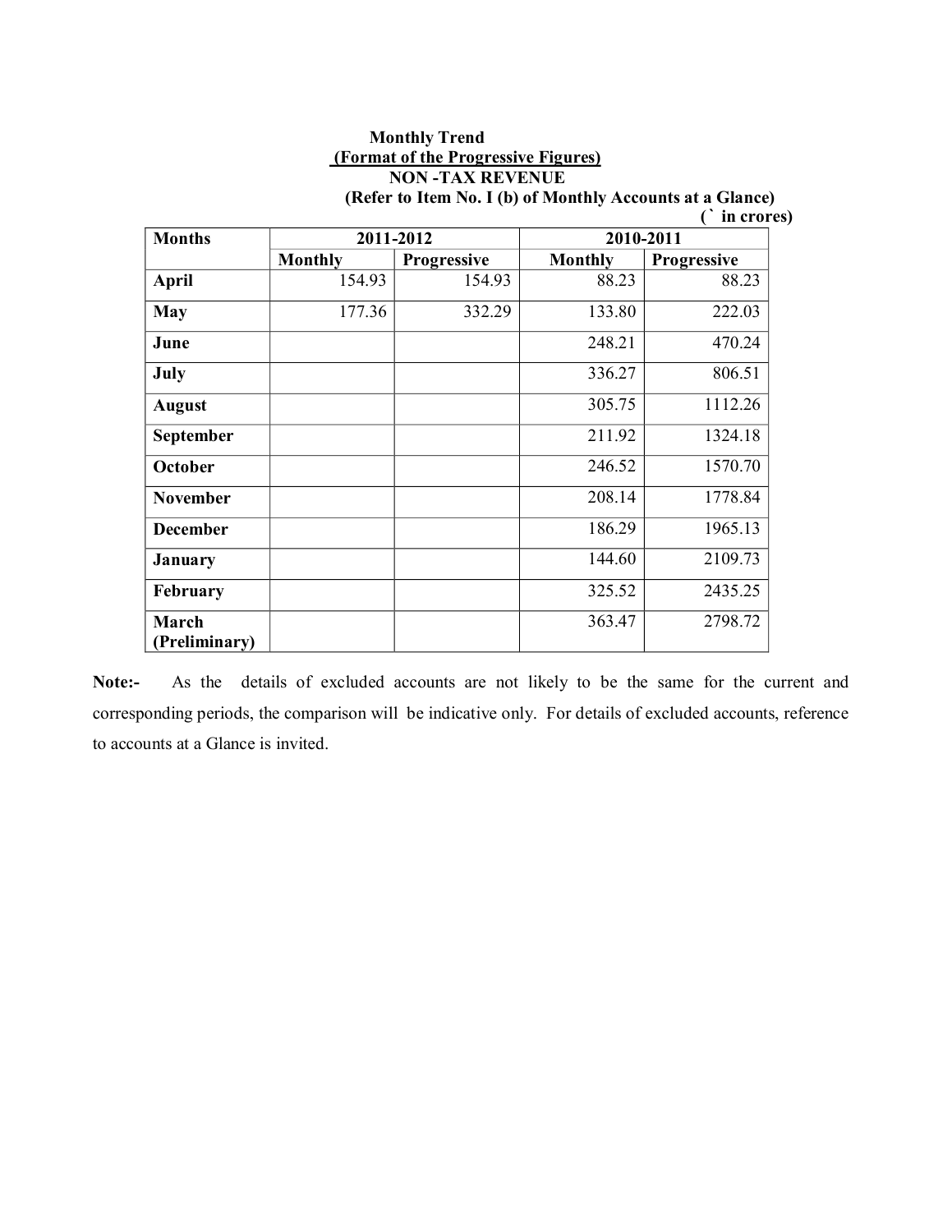#### **(Format of the Progressive Figures) GRANTS-IN-AID AND CONTRIBUTION**

### **(Refer to Item No. I (c) of Monthly Accounts at a Glance)**

|                 |                |             |                | in crores)         |  |
|-----------------|----------------|-------------|----------------|--------------------|--|
| <b>Months</b>   |                | 2011-2012   | 2010-2011      |                    |  |
|                 | <b>Monthly</b> | Progressive | <b>Monthly</b> | <b>Progressive</b> |  |
| April           | $- -$          | --          | --             | --                 |  |
| <b>May</b>      | --             | --          | --             | --                 |  |
| June            |                |             | --             | --                 |  |
| July            |                |             | 380.10         | 380.10             |  |
| <b>August</b>   |                |             | 50.77          | 430.87             |  |
| September       |                |             | 158.31         | 589.18             |  |
| October         |                |             | 18.88          | 608.06             |  |
| <b>November</b> |                |             | 632.24         | 1240.30            |  |
| <b>December</b> |                |             | 65.99          | 1306.29            |  |
| <b>January</b>  |                |             | 269.17         | 1575.46            |  |
| February        |                |             | 886.42         | 2461.88            |  |
| March           |                |             | 310.75         | 2772.63            |  |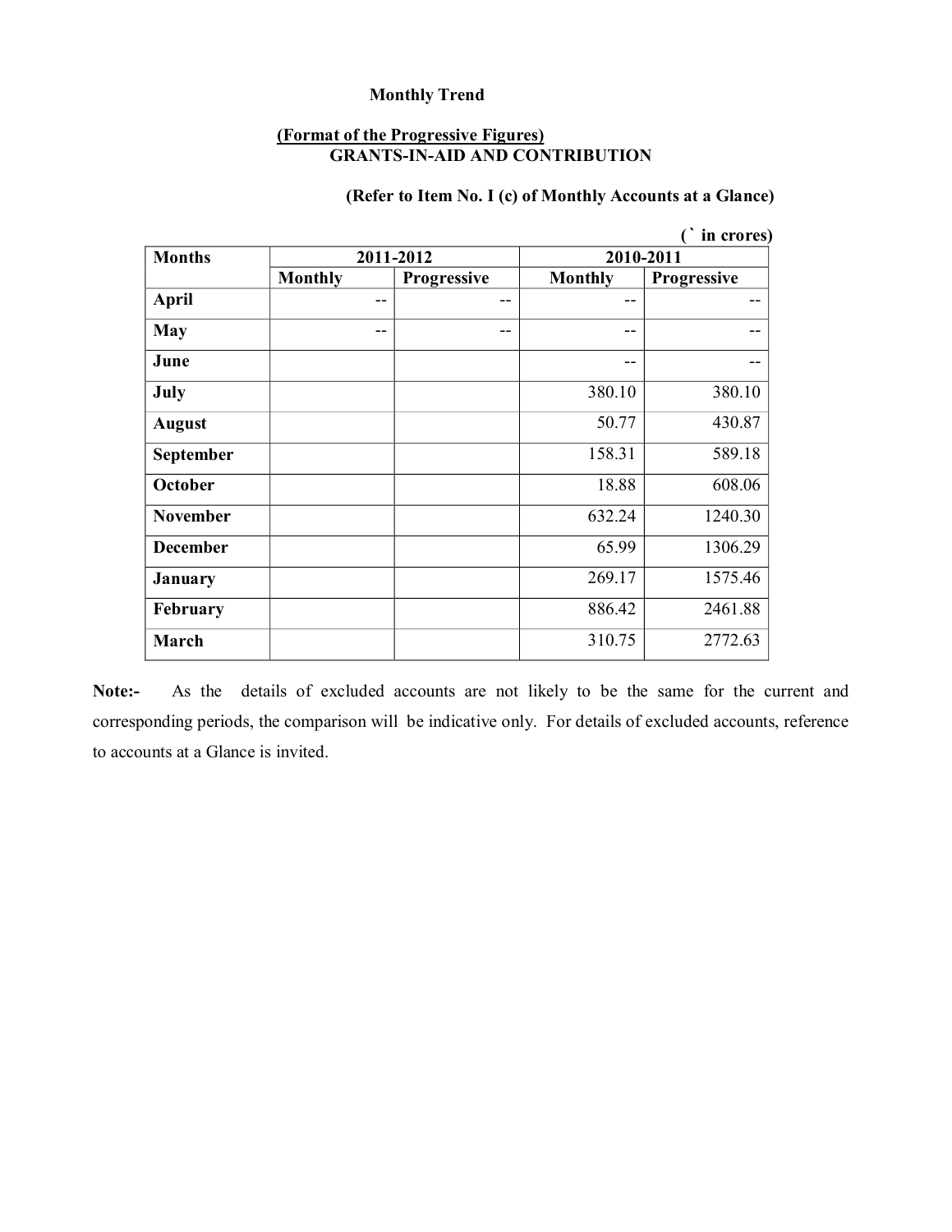#### **Monthly Trend (Format of the Progressive Figures) RECOVERY OF LOANS AND ADVANCES (Refer to Item No. 2 (a) of Monthly Accounts at a Glance)**

|                  |                |             |                | in crores)  |  |
|------------------|----------------|-------------|----------------|-------------|--|
| <b>Months</b>    |                | 2011-2012   | 2010-2011      |             |  |
|                  | <b>Monthly</b> | Progressive | <b>Monthly</b> | Progressive |  |
| April            | 13.57          | 13.57       | 10.44          | 10.44       |  |
| May              | 15.26          | 28.83       | 14.14          | 24.58       |  |
| June             |                |             | 19.83          | 44.41       |  |
| July             |                |             | 24.83          | 69.24       |  |
| <b>August</b>    |                |             | 11.12          | 80.36       |  |
| <b>September</b> |                |             | 17.17          | 97.53       |  |
| October          |                |             | 33.13          | 130.66      |  |
| <b>November</b>  |                |             | 14.00          | 144.66      |  |
| <b>December</b>  |                |             | 24.10          | 168.76      |  |
| January          |                |             | 17.85          | 186.61      |  |
| <b>February</b>  |                |             | 20.00          | 206.61      |  |
| March            |                |             | 26.28          | 232.89      |  |

Note:- As the details of excluded accounts are not likely to be the same for the current and corresponding periods, the comparison will be indicative only. For details of excluded accounts, reference to accounts at a Glance is invited.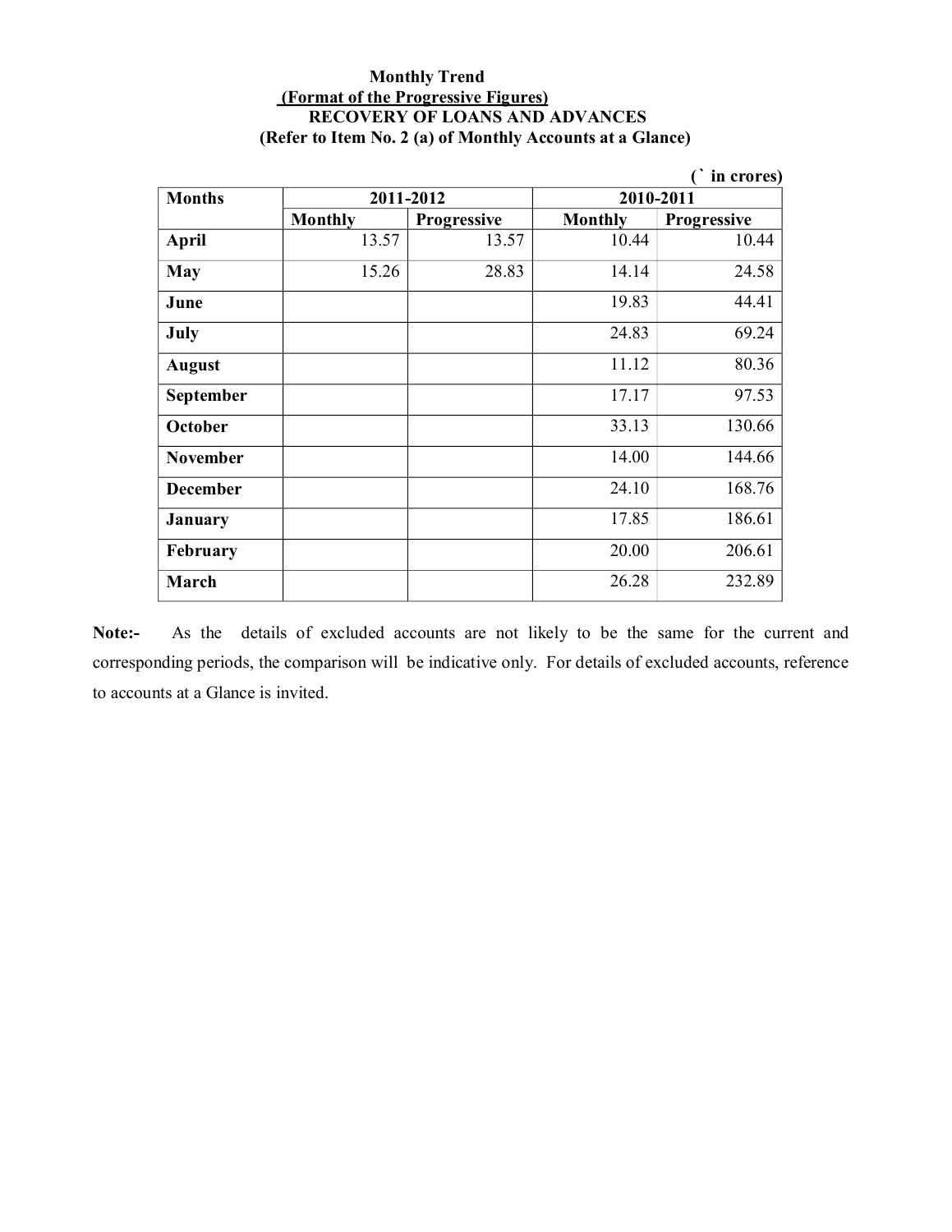### **Monthly Trend (Format of the Progressive Figures) OTHER RECEIPTS**

| <b>Months</b>   |                | 2011-2012          | 2010-2011      |             |  |
|-----------------|----------------|--------------------|----------------|-------------|--|
|                 | <b>Monthly</b> | <b>Progressive</b> | <b>Monthly</b> | Progressive |  |
| <b>April</b>    | 0.27           | 0.27               | --             |             |  |
| May             | 0.17           | 0.44               | 0.08           | 0.08        |  |
| June            |                |                    | --             | 0.08        |  |
| July            |                |                    | 0.21           | 0.29        |  |
| <b>August</b>   |                |                    | 0.16           | 0.45        |  |
| September       |                |                    | 0.04           | 0.49        |  |
| <b>October</b>  |                |                    | 0.05           | 0.54        |  |
| <b>November</b> |                |                    | 0.26           | 0.80        |  |
| <b>December</b> |                |                    | 1.08           | 1.88        |  |
| <b>January</b>  |                |                    | 0.07           | 1.95        |  |
| February        |                |                    | 0.26           | 2.21        |  |
| March           |                |                    | 2.44           | 4.65        |  |

**(Refer to Item No. 2 (b) of Monthly Accounts at a Glance) (`in crores)** 

Note:- As the details of excluded accounts are not likely to be the same for the current and corresponding periods, the comparison will be indicative only. For details of excluded accounts, reference to accounts at a Glance is invited.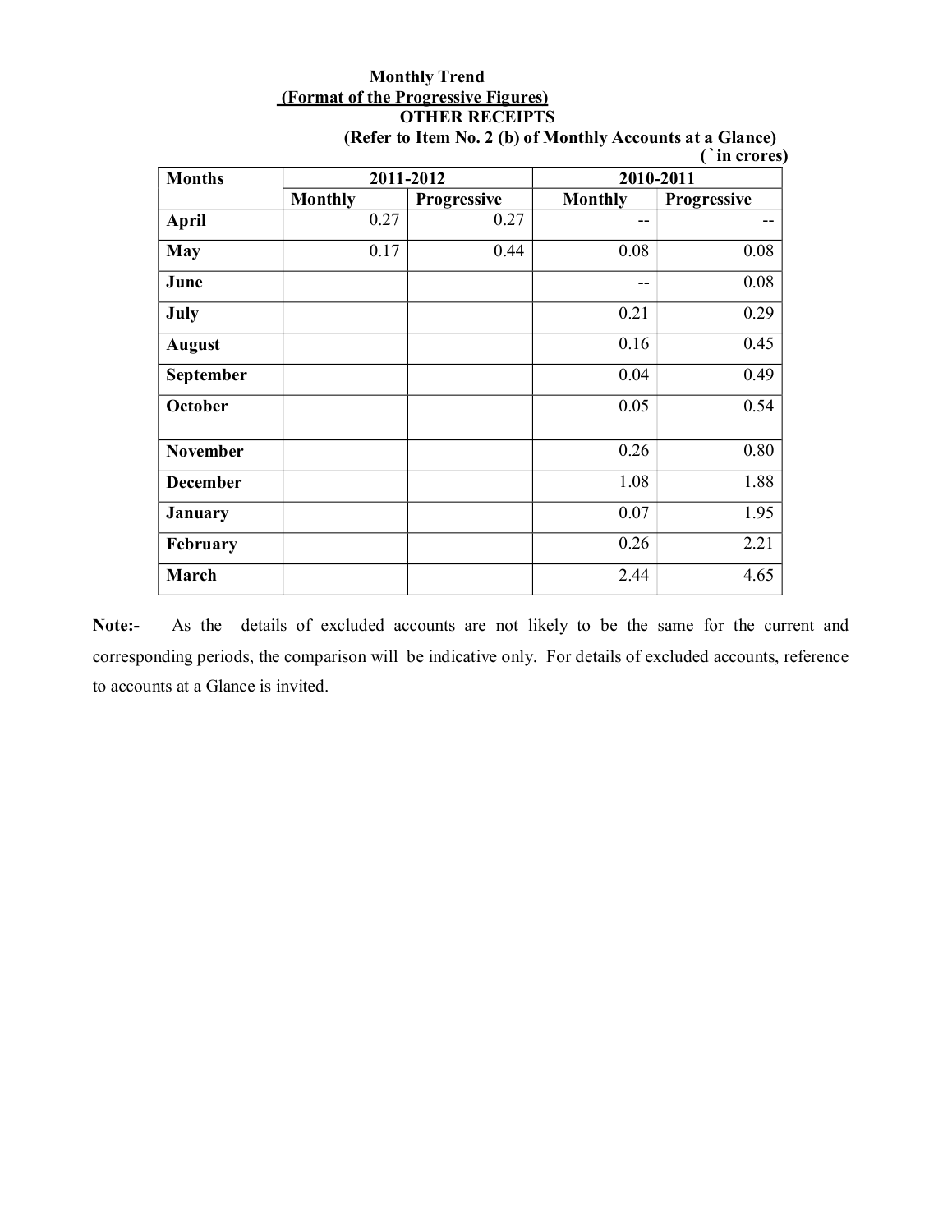#### **Monthly Trend (Format of the Progressive Figures) BORROWING AND OTHER LIABILITIES (Refer to Item No. 2(c) of Monthly Accounts at a Glance)**

|                 |                |                    |                | in crores)         |
|-----------------|----------------|--------------------|----------------|--------------------|
| <b>Months</b>   |                | 2011-2012          | 2010-2011      |                    |
|                 | <b>Monthly</b> | <b>Progressive</b> | <b>Monthly</b> | <b>Progressive</b> |
| <b>April</b>    | 223.58         | 223.58             | 172.63         | 172.63             |
| <b>May</b>      | 754.64         | 978.22             | 449.90         | 622.53             |
| June            |                |                    | 974.73         | 1597.26            |
| July            |                |                    | 1012.74        | 2610.00            |
| <b>August</b>   |                |                    | $-548.23$      | 2061.77            |
| September       |                |                    | 709.78         | 2771.55            |
| October         |                |                    | 932.12         | 3703.67            |
| <b>November</b> |                |                    | $-777.77$      | 2925.90            |
| <b>December</b> |                |                    | 90.28          | 3016.18            |
| January         |                |                    | $-138.41$      | 2877.77            |
| February        |                |                    | $-267.22$      | 2610.55            |
| <b>March</b>    |                |                    | 3603.04        | 6213.59            |
| (Preliminary)   |                |                    |                |                    |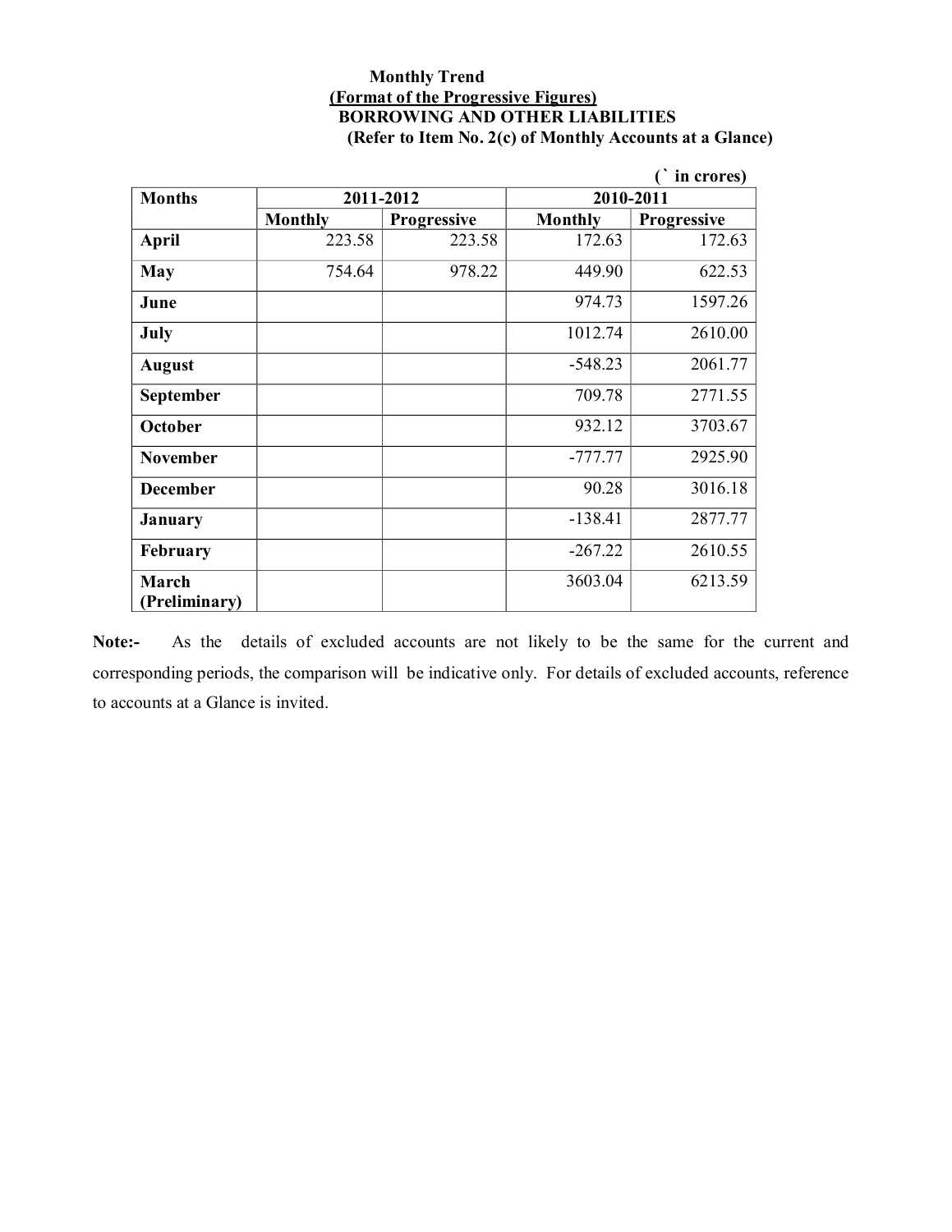#### **(Format of the Progressive Figures)**

#### **Borrowings and Other Liabilities(Receipts) (Refer to Item No. 2 c (I) of Monthly Accounts at a Glance)**

|                 |                |                    |                | in crores)         |
|-----------------|----------------|--------------------|----------------|--------------------|
| <b>Months</b>   |                | 2011-2012          |                | 2010-2011          |
|                 | <b>Monthly</b> | <b>Progressive</b> | <b>Monthly</b> | <b>Progressive</b> |
| <b>April</b>    | 9048.17        | 9048.17            | 9333.39        | 9333.39            |
| <b>May</b>      | 9542.38        | 18590.55*          | 7760.14        | 17093.53           |
| June            |                |                    | 8901.95        | 25995.48           |
| July            |                |                    | 9400.10        | 35395.58           |
| <b>August</b>   |                |                    | 4871.98        | 40267.56           |
| September       |                |                    | 6703.94        | 46971.50           |
| October         |                |                    | 7819.72        | 54791.22           |
| <b>November</b> |                |                    | 6790.49        | 61581.71           |
| <b>December</b> |                |                    | 7807.51        | 69389.22           |
| January         |                |                    | 6912.26        | 76301.48           |
| February        |                |                    | 10002.93       | 86304.41           |
| March           |                |                    | 20410.74       | 106715.15          |
| (Preliminary)   |                |                    |                |                    |

\*Includes Public debt, Public Account and cash balance**.**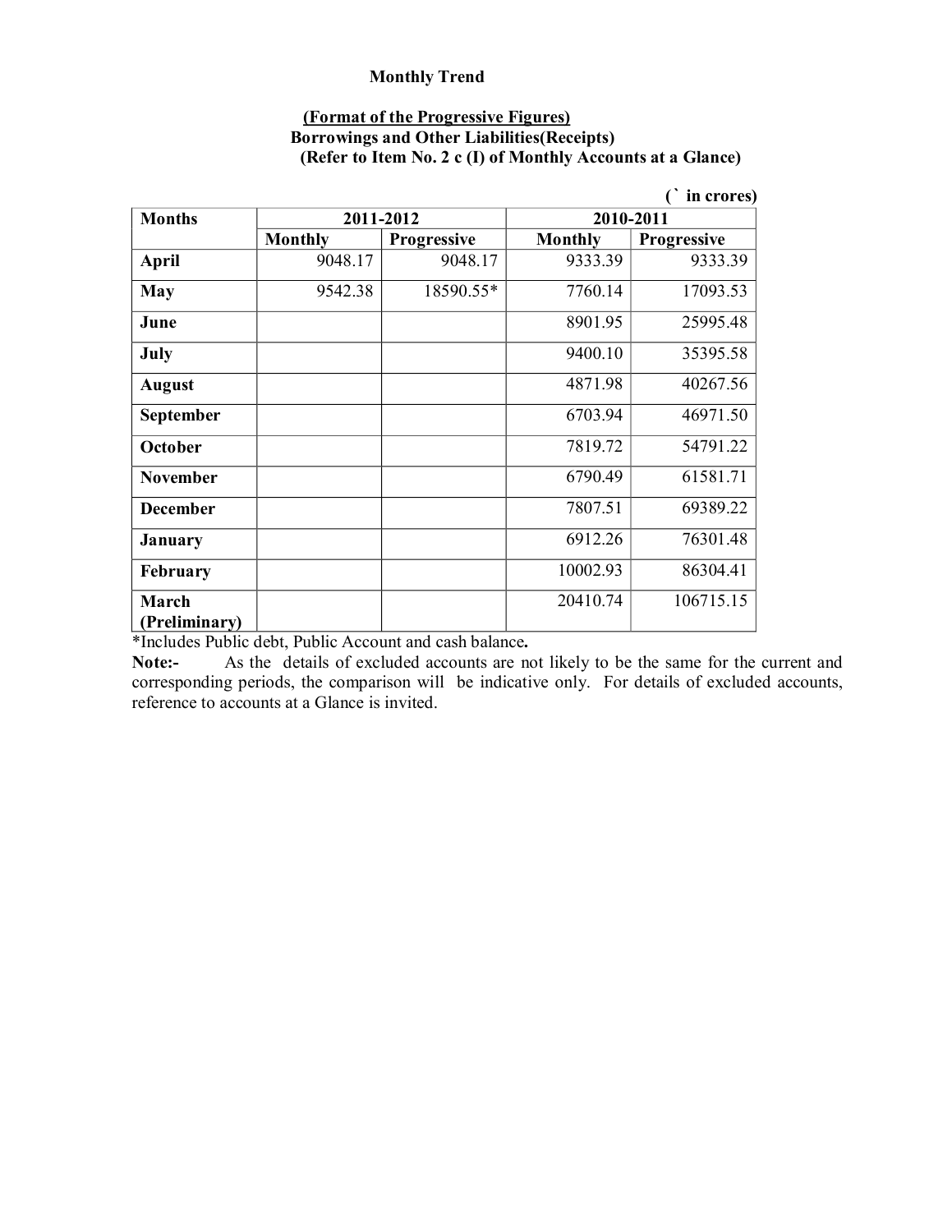#### **(Format of the Progressive Figures)**

### **Borrowings and Other Liabilities(Payments) (Refer to Item No. 2 c (ii) of Monthly Accounts at a Glance)**

|                       |                |                    |                | in crores)  |
|-----------------------|----------------|--------------------|----------------|-------------|
| <b>Months</b>         |                | 2011-2012          |                | 2010-2011   |
|                       | <b>Monthly</b> | <b>Progressive</b> | <b>Monthly</b> | Progressive |
| <b>April</b>          | 8824.59        | 8824.59            | 9160.76        | 9160.76     |
| <b>May</b>            | 8787.74        | 17612.33*          | 7310.24        | 16471.00    |
| June                  |                |                    | 7927.22        | 24398.22    |
| July                  |                |                    | 8387.36        | 32785.58    |
| <b>August</b>         |                |                    | 5419.09        | 38204.67    |
| September             |                |                    | 5995.28        | 44199.95    |
| October               |                |                    | 6887.60        | 51087.55    |
| <b>November</b>       |                |                    | 7568.26        | 58655.81    |
| <b>December</b>       |                |                    | 7717.23        | 66373.04    |
| January               |                |                    | 7050.67        | 73423.71    |
| February              |                |                    | 10270.15       | 83693.86    |
| March                 |                |                    | 16807.70       | 100501.56   |
| (Preliminary)<br>1.11 |                | 1.1.1.1.1          |                |             |

\*Includes public debt, Public Account and cash balance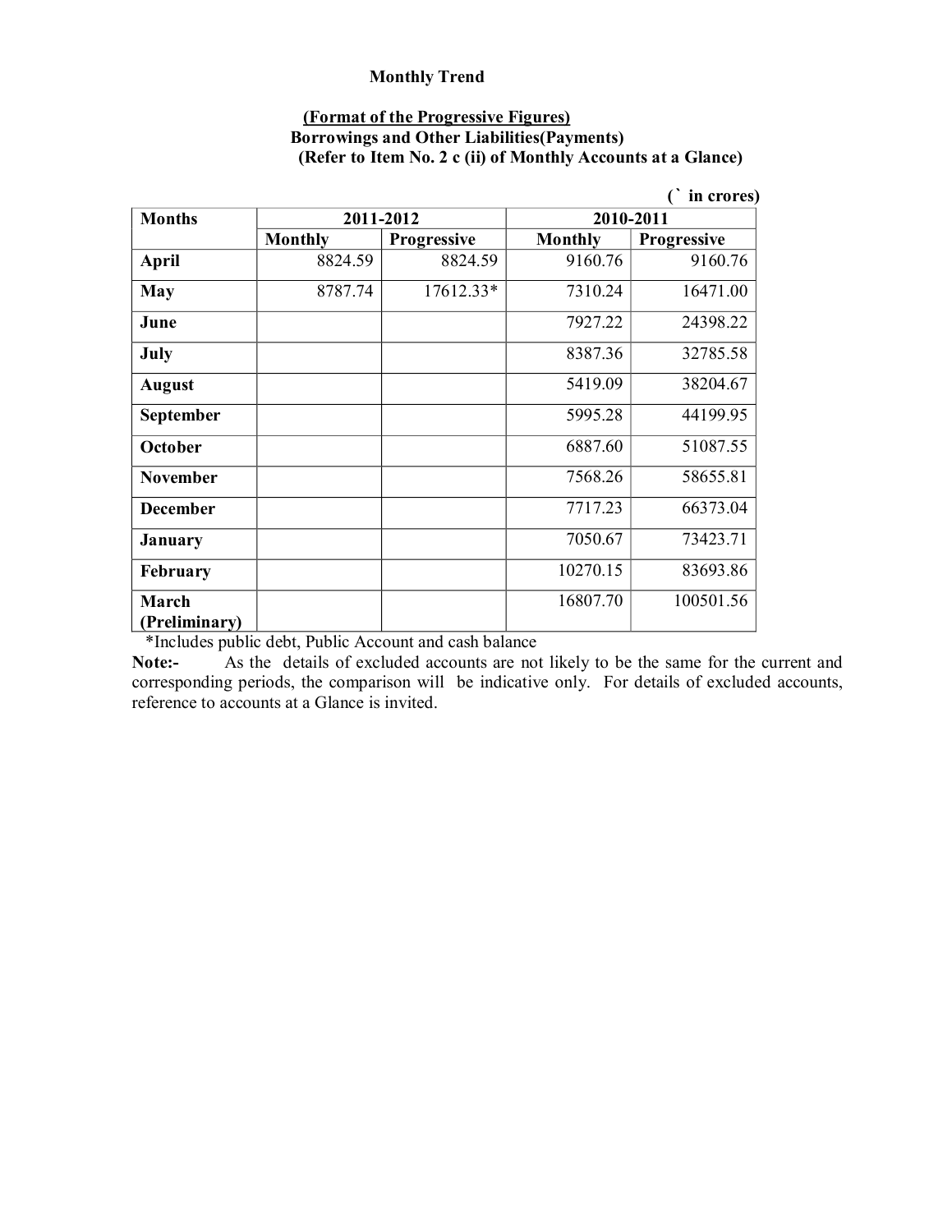### **(Format of the Progressive Figures) Total Receipt (Refer to Item No. 3 of Monthly Accounts at a Glance)**

|                 |                |                    |                | in crores)  |
|-----------------|----------------|--------------------|----------------|-------------|
| <b>Months</b>   |                | 2011-2012          | 2010-2011      |             |
|                 | <b>Monthly</b> | <b>Progressive</b> | <b>Monthly</b> | Progressive |
| <b>April</b>    | 2140.42        | 2140.42            | 849.00         | 849.00      |
| <b>May</b>      | 2974.40        | 5114.82            | 2990.94        | 3839.94     |
| June            |                |                    | 2520.62        | 6360.56     |
| July            |                |                    | 3345.60        | 9706.16     |
| <b>August</b>   |                |                    | 1526.19        | 11232.35    |
| September       |                |                    | 2241.50        | 13473.85    |
| October         |                |                    | 2704.45        | 16178.30    |
| <b>November</b> |                |                    | 1626.84        | 17805.14    |
| <b>December</b> |                |                    | 1963.26        | 19768.40    |
| <b>January</b>  |                |                    | 1784.37        | 21552.77    |
| February        |                |                    | 2675.93        | 24228.70    |
| March           |                |                    | 6783.80        | 31012.50    |
| (Preliminary)   |                |                    |                |             |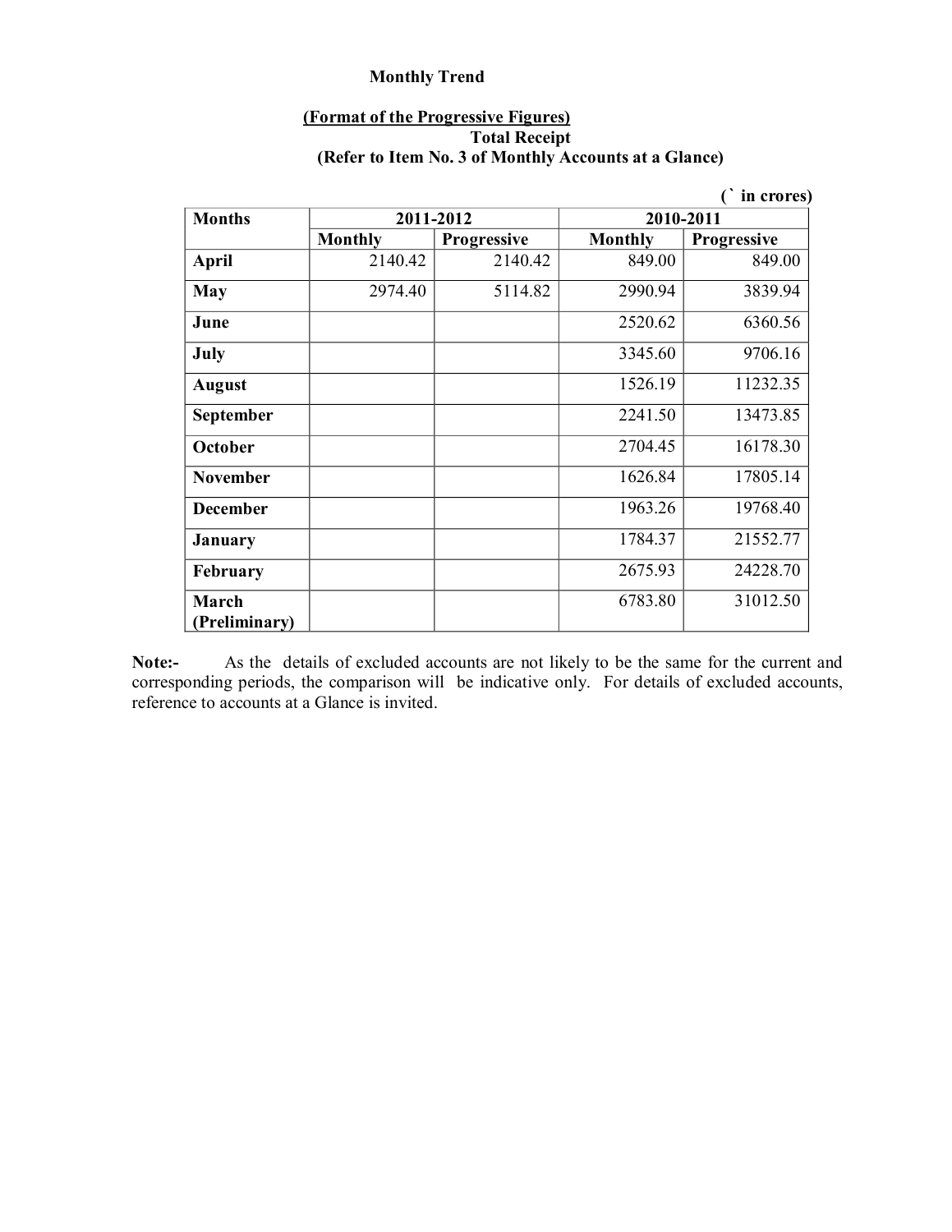#### **Monthly Trend (Format of the Progressive Figures) NON PLAN EXPENDITURE REVENUE ACCOUNT (Refer to Item No.4(a) of Monthly Accounts at a Glance)**

| in crores)             |                |                    |                |             |
|------------------------|----------------|--------------------|----------------|-------------|
| <b>Months</b>          |                | 2011-2012          | 2010-2011      |             |
|                        | <b>Monthly</b> | <b>Progressive</b> | <b>Monthly</b> | Progressive |
| April                  | 954.52         | 954.52             | 693.03         | 693.03      |
| May                    | 1539.22        | 2493.74            | 1670.28        | 2363.31     |
| June                   |                |                    | 1757.87        | 4121.18     |
| July                   |                |                    | 2318.18        | 6439.36     |
| <b>August</b>          |                |                    | 1165.50        | 7604.86     |
| September              |                |                    | 1735.04        | 9339.90     |
| October                |                |                    | 1614.04        | 10953.94    |
| <b>November</b>        |                |                    | 1228.67        | 12182.61    |
| <b>December</b>        |                |                    | 1680.89        | 13863.50    |
| January                |                |                    | 1559.17        | 15422.67    |
| February               |                |                    | 2327.37        | 17750.04    |
| March<br>(Preliminary) |                |                    | 3875.08        | 21625.12    |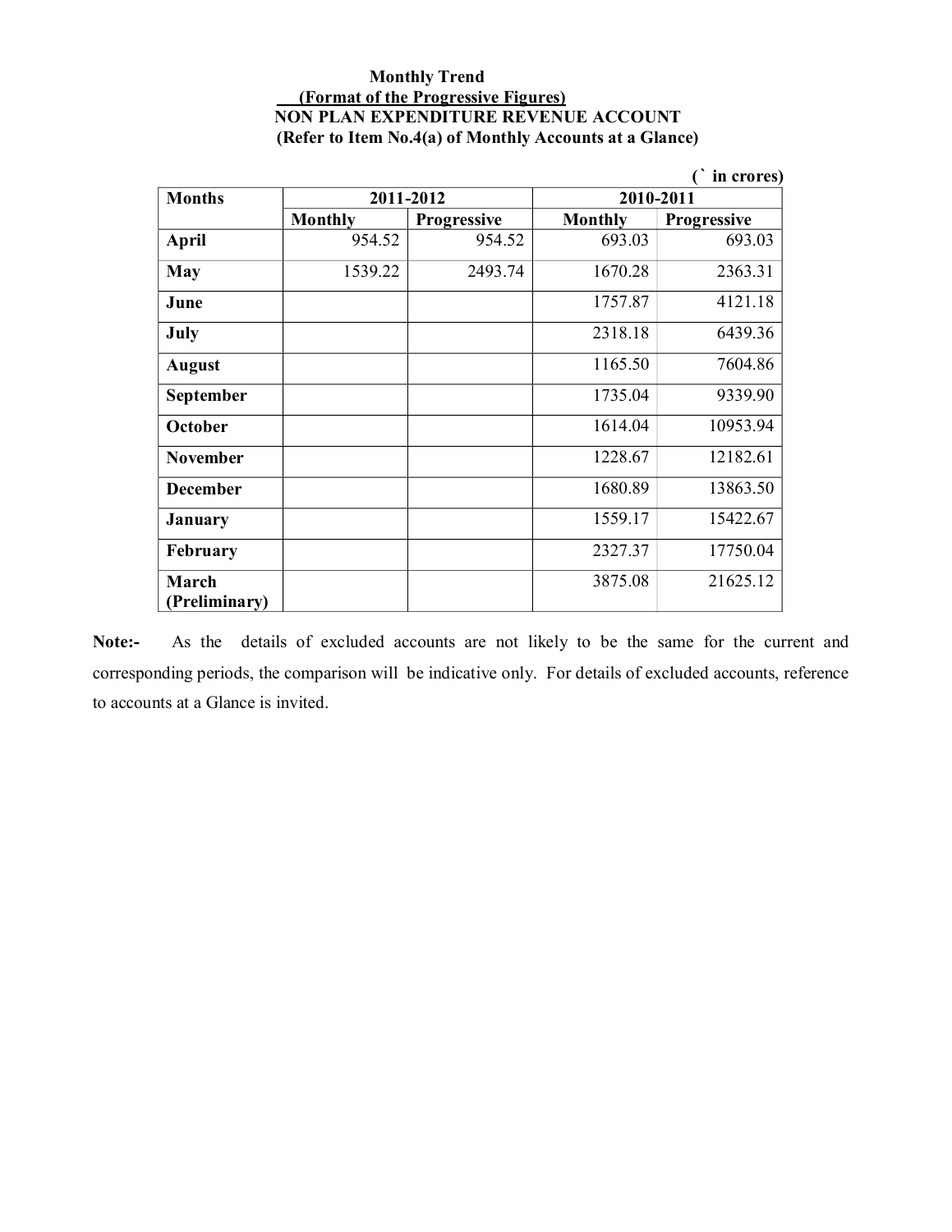#### **Monthly Trend (Format of the Progressive Figures) NON PLAN EXPENDITURE ON INTEREST PAYMENTS (Refer to Item No. 4 (b) of Monthly Accounts at a Glance)**

| in crores)             |                |                    |                |                    |
|------------------------|----------------|--------------------|----------------|--------------------|
| <b>Months</b>          |                | 2011-2012          | 2010-2011      |                    |
|                        | <b>Monthly</b> | <b>Progressive</b> | <b>Monthly</b> | <b>Progressive</b> |
| <b>April</b>           | 22.59          | 22.59              | 6.45           | 6.45               |
| <b>May</b>             | 23.34          | 45.93              | 301.44         | 307.89             |
| June                   |                |                    | 74.47          | 382.36             |
| July                   |                |                    | 339.93         | 722.29             |
| <b>August</b>          |                |                    | 48.62          | 770.91             |
| <b>September</b>       |                |                    | 435.89         | 1206.80            |
| October                |                |                    | 165.60         | 1372.40            |
| <b>November</b>        |                |                    | 41.27          | 1413.67            |
| <b>December</b>        |                |                    | 260.08         | 1673.75            |
| January                |                |                    | 241.84         | 1915.59            |
| February               |                |                    | 333.98         | 2249.57            |
| March<br>(Preliminary) |                |                    | 456.29         | 2705.86            |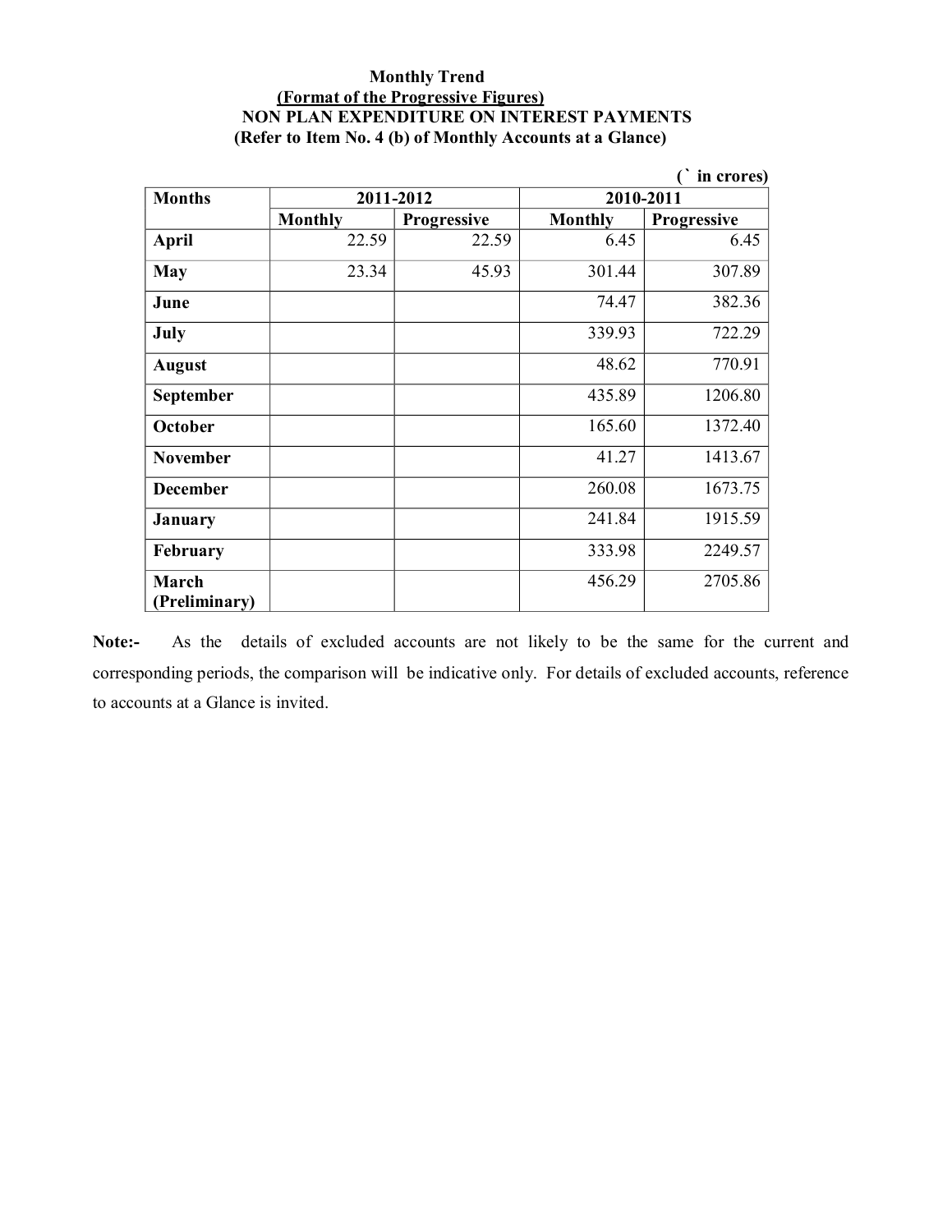#### **(Format of the Progressive Figures) CAPITAL EXPENDITURE NON PLAN (Refer to Item No. 4 (c) of Monthly Accounts at a Glance)**

|                  |                |                    |                | in crores)         |
|------------------|----------------|--------------------|----------------|--------------------|
| <b>Months</b>    |                | 2011-2012          |                | 2010-2011          |
|                  | <b>Monthly</b> | <b>Progressive</b> | <b>Monthly</b> | <b>Progressive</b> |
| <b>April</b>     | 2419.44        | 2419.44            | --             |                    |
| <b>May</b>       | 931.53         | 3350.97*           | 1447.64        | 1447.64            |
| June             |                |                    | 534.94         | 1982.58            |
| July             |                |                    | $-35.85$       | 1946.73            |
| <b>August</b>    |                |                    | $-192.90$      | 1753.83            |
| <b>September</b> |                |                    | $-123.16$      | 1630.67            |
| <b>October</b>   |                |                    | 489.97         | 2120.64            |
| <b>November</b>  |                |                    | $-5774.78$     | $-3654.14$         |
| <b>December</b>  |                |                    | $-373.49$      | $-4027.63$         |
| <b>January</b>   |                |                    | $-480.85$      | $-4508.48$         |
| February         |                |                    | $-276.55$      | $-4785.03$         |
| March            |                |                    | 45.54          | -4739.49           |
| (Preliminary)    | $\cdots$       |                    |                |                    |

\*Includes loans and advances disbursed.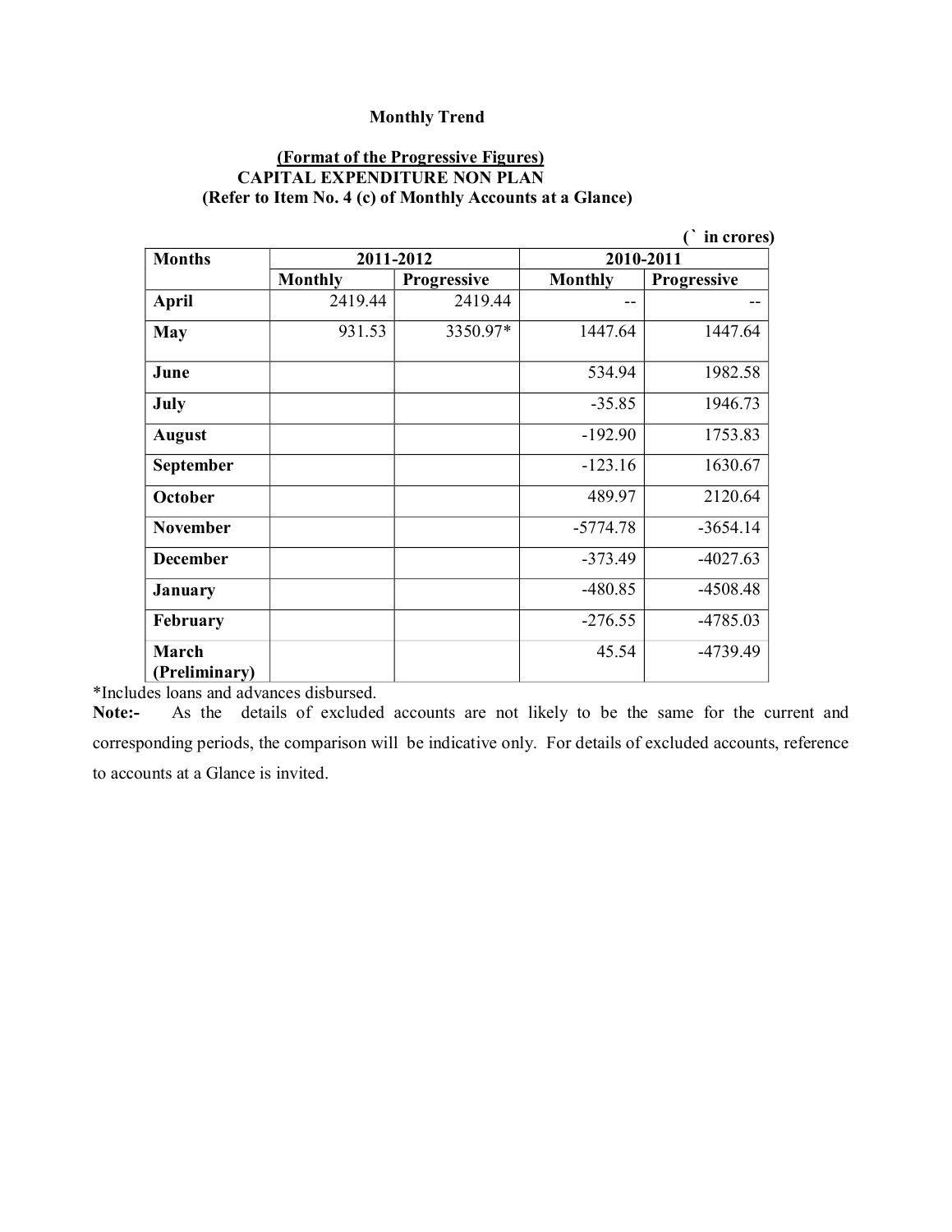### **(Format of the Progressive Figures)**

| <b>PLAN EXPENDITURE ON REVENUE ACCOUNT</b>                |  |  |
|-----------------------------------------------------------|--|--|
| (Refer to Item No. 5 (a) of Monthly Accounts at a Glance) |  |  |

|                        |                |                    |                | in crores)         |
|------------------------|----------------|--------------------|----------------|--------------------|
| <b>Months</b>          |                | 2011-2012          | 2010-2011      |                    |
|                        | <b>Monthly</b> | <b>Progressive</b> | <b>Monthly</b> | <b>Progressive</b> |
| April                  | 173.07         | 173.07             | 128.36         | 128.36             |
| <b>May</b>             | 327.21         | 500.28             | 224.14         | 352.50             |
| June                   |                |                    | 244.05         | 596.55             |
| July                   |                |                    | 455.90         | 1052.45            |
| <b>August</b>          |                |                    | 285.11         | 1357.56            |
| September              |                |                    | 434.93         | 1792.49            |
| October                |                |                    | 371.56         | 2164.05            |
| <b>November</b>        |                |                    | 311.99         | 2476.04            |
| <b>December</b>        |                |                    | 403.12         | 2879.16            |
| January                |                |                    | 363.69         | 3242.85            |
| February               |                |                    | 271.51         | 3514.36            |
| March<br>(Preliminary) |                |                    | 2044.27        | 5558.63            |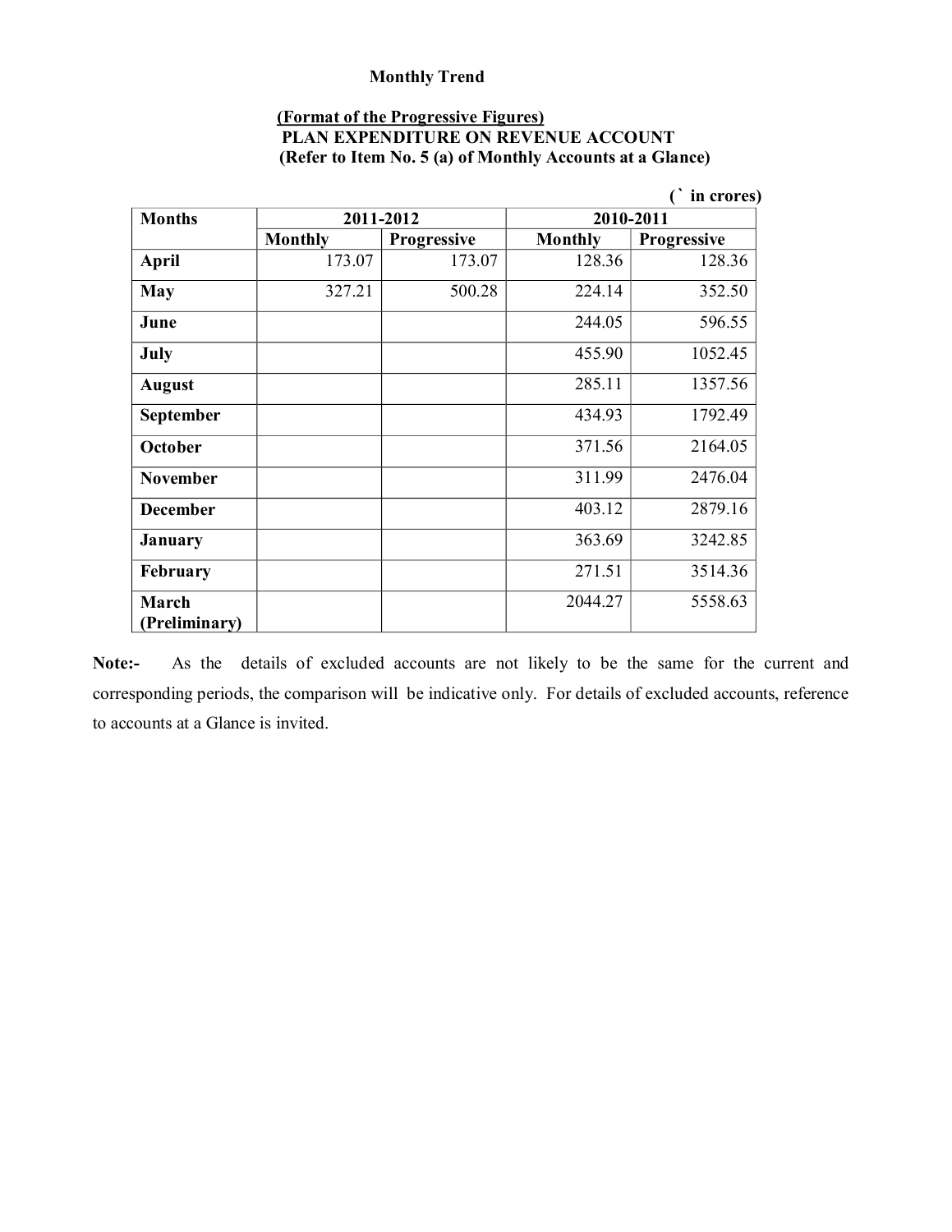#### **(Format of the Progressive Figures) CAPITAL EXPENDITURE PLAN (Refer to Item No. 5 (b) of Monthly Accounts at a Glance)**

|                  |                |                    |                | in crores)         |
|------------------|----------------|--------------------|----------------|--------------------|
| <b>Months</b>    |                | 2011-2012          | 2010-2011      |                    |
|                  | <b>Monthly</b> | <b>Progressive</b> | <b>Monthly</b> | <b>Progressive</b> |
| April            | $-1406.61$     | $-1406.61$         | 27.61          | 27.61              |
| <b>May</b>       | 176.44         | $-1230.17*$        | $-351.12$      | $-323.51$          |
| June             |                |                    | $-16.24$       | $-339.75$          |
| July             |                |                    | 607.37         | 267.62             |
| <b>August</b>    |                |                    | 268.48         | 536.10             |
| <b>September</b> |                |                    | 174.69         | 710.79             |
| <b>October</b>   |                |                    | 228.88         | 939.67             |
| <b>November</b>  |                |                    | 5860.96        | 6800.63            |
| <b>December</b>  |                |                    | 252.74         | 7053.37            |
| January          |                |                    | 342.36         | 7395.73            |
| <b>February</b>  |                |                    | 353.60         | 7749.33            |
| March            |                |                    | 818.91         | 8568.24            |
| (Preliminary)    |                |                    |                |                    |

\*Includes loans and advances disbursed.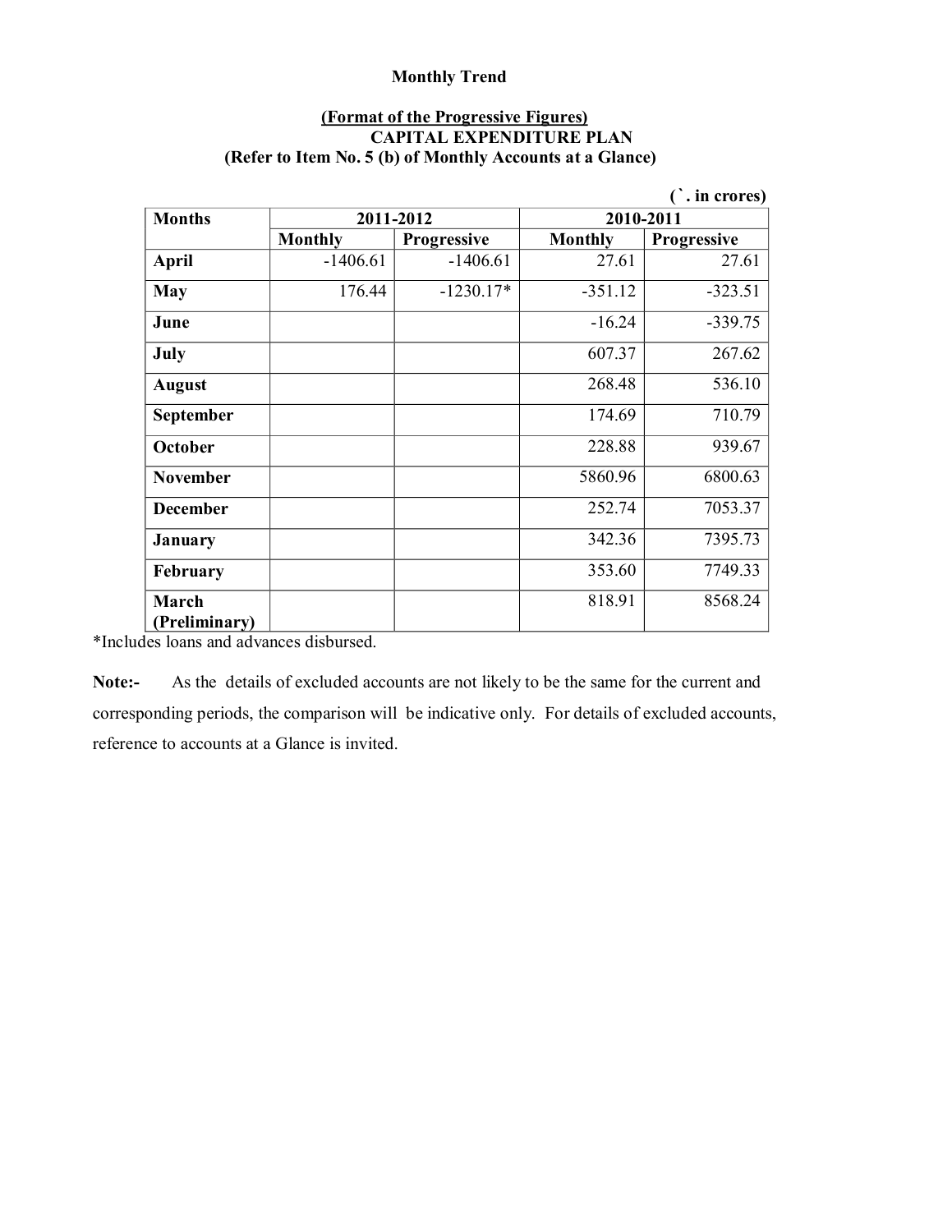#### **Monthly Trend (Format of the Progressive Figures) TOTAL EXPENDITURE (Refer to Item No.6 of Monthly Accounts at a Glance)**

| in crores)      |                |                    |                |                    |
|-----------------|----------------|--------------------|----------------|--------------------|
| <b>Months</b>   |                | 2011-2012          | 2010-2011      |                    |
|                 | <b>Monthly</b> | <b>Progressive</b> | <b>Monthly</b> | <b>Progressive</b> |
| April           | 2140.42        | 2140.42            | 849.00         | 849.00             |
| May             | 2974.40        | 5114.82            | 2990.94        | 3839.94            |
| June            |                |                    | 2520.62        | 6360.56            |
| July            |                |                    | 3345.60        | 9706.16            |
| <b>August</b>   |                |                    | 1526.19        | 11232.35           |
| September       |                |                    | 2241.50        | 13473.85           |
| October         |                |                    | 2704.45        | 16178.30           |
| <b>November</b> |                |                    | 1626.84        | 17805.14           |
| <b>December</b> |                |                    | 1963.26        | 19768.40           |
| January         |                |                    | 1784.37        | 21552.77           |
| <b>February</b> |                |                    | 2675.93        | 24228.70           |
| March           |                |                    | 6783.80        | 31012.50           |
| (Preliminary)   |                |                    |                |                    |

Note:- As the details of excluded accounts are not likely to be the same for the current and corresponding periods, the comparison will be indicative only. For details of excluded accounts, reference to accounts at a Glance is invited.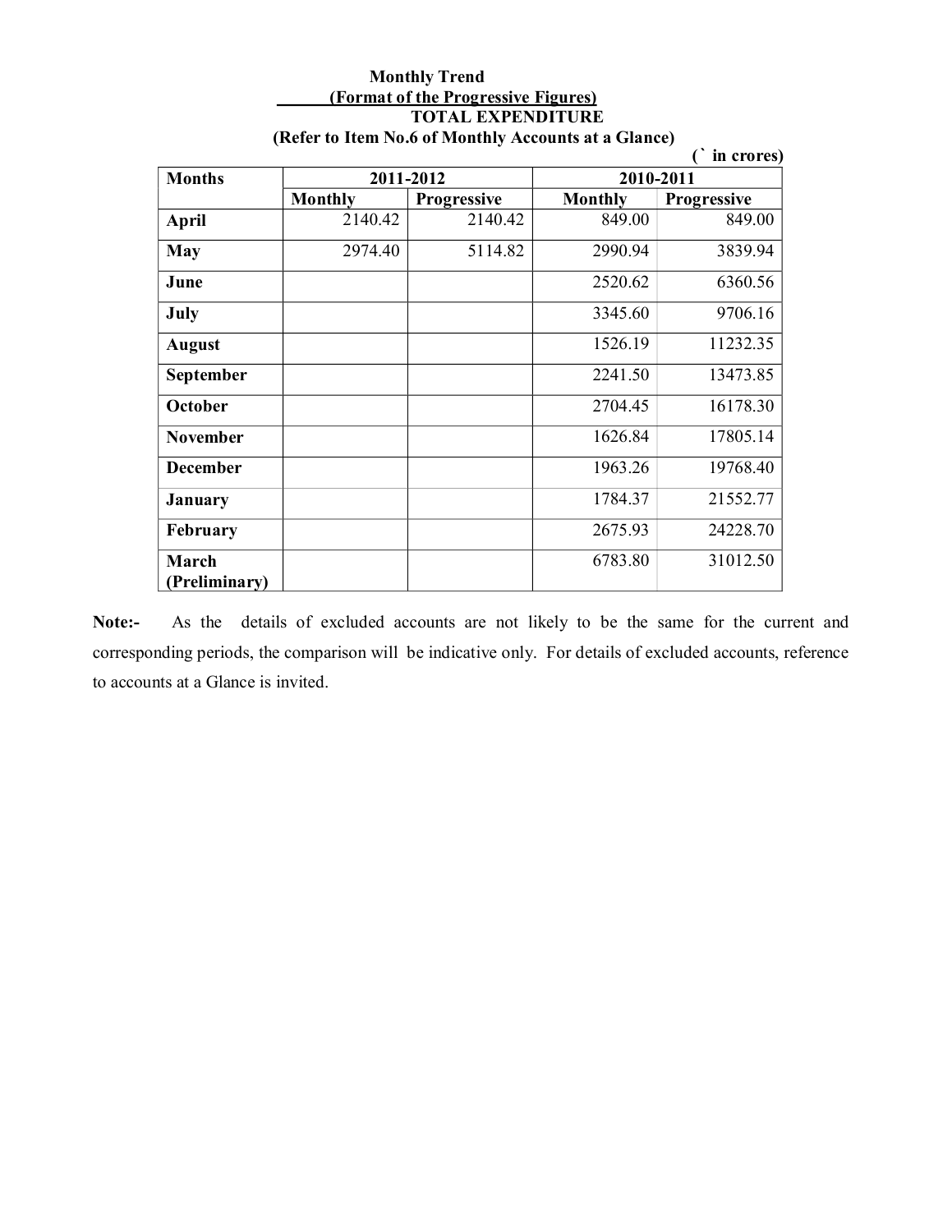#### **(Format of the Progressive Figures)**

#### **TOTAL REVENUE EXPENDITURE**

**(Refer to Item No.6(a) of Monthly Accounts at a Glance)**

| in crores)       |                |                    |                |                    |
|------------------|----------------|--------------------|----------------|--------------------|
| <b>Months</b>    |                | 2011-2012          | 2010-2011      |                    |
|                  | <b>Monthly</b> | <b>Progressive</b> | <b>Monthly</b> | <b>Progressive</b> |
| <b>April</b>     | 1127.59        | 1127.59            | 821.39         | 821.39             |
| <b>May</b>       | 1846.81        | 2994.02            | 1894.42        | 2715.81            |
| June             |                |                    | 2001.92        | 4717.73            |
| July             |                |                    | $-2774.08$     | 7491.81            |
| <b>August</b>    |                |                    | 1450.61        | 8942.42            |
| <b>September</b> |                |                    | 2189.97        | 11132.39           |
| October          |                |                    | 1985.60        | 13117.99           |
| <b>November</b>  |                |                    | 1540.66        | 14658.65           |
| <b>December</b>  |                |                    | 2084.01        | 16742.66           |
| <b>January</b>   |                |                    | 1922.86        | 18665.52           |
| February         |                |                    | 2598.88        | 21264.40           |
| March            |                |                    | 5919.35        | 27183.75           |
| (Preliminary)    |                |                    |                |                    |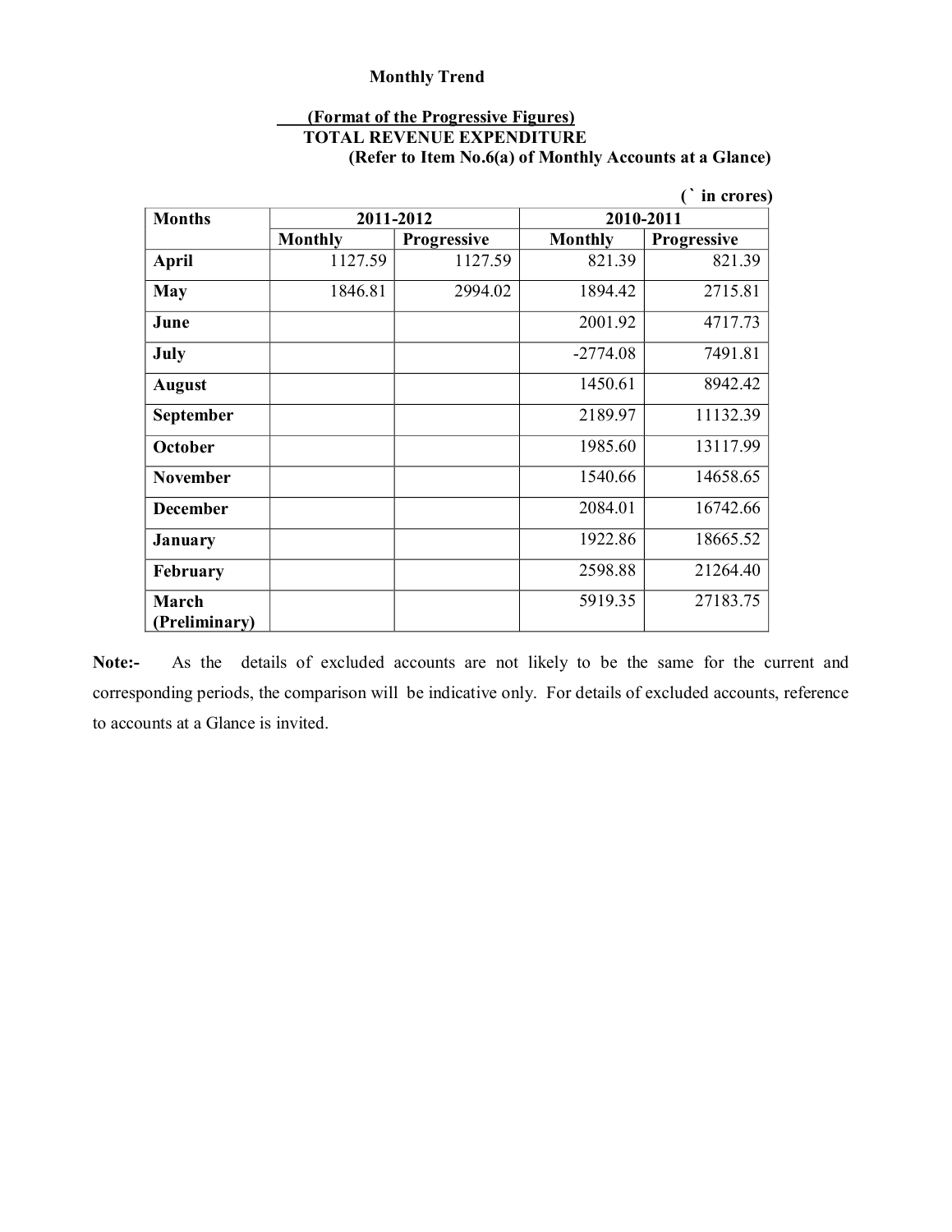#### **Monthly Trend (Format of the Progressive Figures) TOTAL CAPITAL EXPENDITURE (Refer to Item No. 6 (b) of Monthly Accounts at a Glance)**

| in crores)             |                |                    |                |                    |  |
|------------------------|----------------|--------------------|----------------|--------------------|--|
| <b>Months</b>          | 2011-2012      |                    | 2010-2011      |                    |  |
|                        | <b>Monthly</b> | <b>Progressive</b> | <b>Monthly</b> | <b>Progressive</b> |  |
| <b>April</b>           | 1012.83        | 1012.83            | 27.61          | 27.61              |  |
| <b>May</b>             | 1107.97        | 2120.80*           | 1096.52        | 1124.13            |  |
| June                   |                |                    | 518.70         | 1642.83            |  |
| July                   |                |                    | 571.52         | 2214.35            |  |
| <b>August</b>          |                |                    | 75.58          | 2289.93            |  |
| September              |                |                    | 51.53          | 2341.46            |  |
| October                |                |                    | 719.85         | 3061.31            |  |
| <b>November</b>        |                |                    | 85.18          | 3146.49            |  |
| <b>December</b>        |                |                    | $-120.75$      | 3025.74            |  |
| <b>January</b>         |                |                    | $-138.49$      | 2887.25            |  |
| February               |                |                    | 77.05          | 2964.30            |  |
| March<br>(Preliminary) |                |                    | 864.45         | 3828.75            |  |

\*Includes loans and advances disbursed.<br>**Note:** As the details of exclude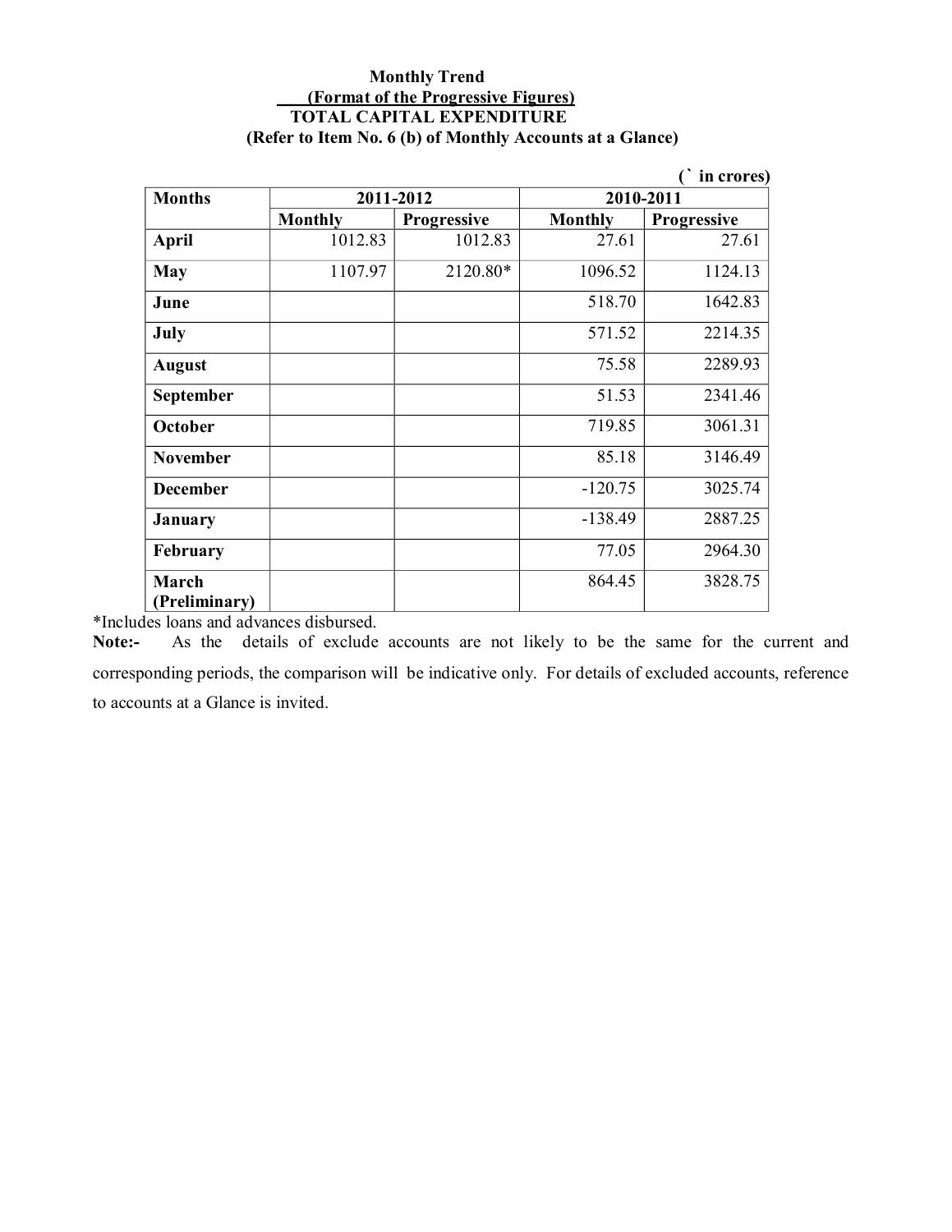#### **Monthly Trend (Format of the Progressive Figures) Revenue Surplus Deficit (Refer to Item No. 7of Monthly Accounts at a Glance)**

|                 |                |                    |                | in crores)         |
|-----------------|----------------|--------------------|----------------|--------------------|
| <b>Months</b>   | 2011-2012      |                    | 2010-2011      |                    |
|                 | <b>Monthly</b> | <b>Progressive</b> | <b>Monthly</b> | <b>Progressive</b> |
| <b>April</b>    | 775.41         | 775.41             | $-155.46$      | $-155.46$          |
| <b>May</b>      | 337.90         | 1113.31            | 632.40         | 476.94             |
| June            |                |                    | $-475.86$      | 1.08               |
| July            |                |                    | $-466.26$      | $-465.18$          |
| <b>August</b>   |                |                    | 612.53         | 147.35             |
| September       |                |                    | $-675.46$      | $-528.11$          |
| October         |                |                    | $-246.45$      | $-774.56$          |
| <b>November</b> |                |                    | 849.69         | 75.13              |
| <b>December</b> |                |                    | $-236.21$      | $-161.08$          |
| <b>January</b>  |                |                    | $-18.00$       | $-179.08$          |
| February        |                |                    | 324.01         | 144.93             |
| March           |                |                    | $-2767.31$     | $-2622.38$         |
| (Preliminary)   |                |                    |                |                    |